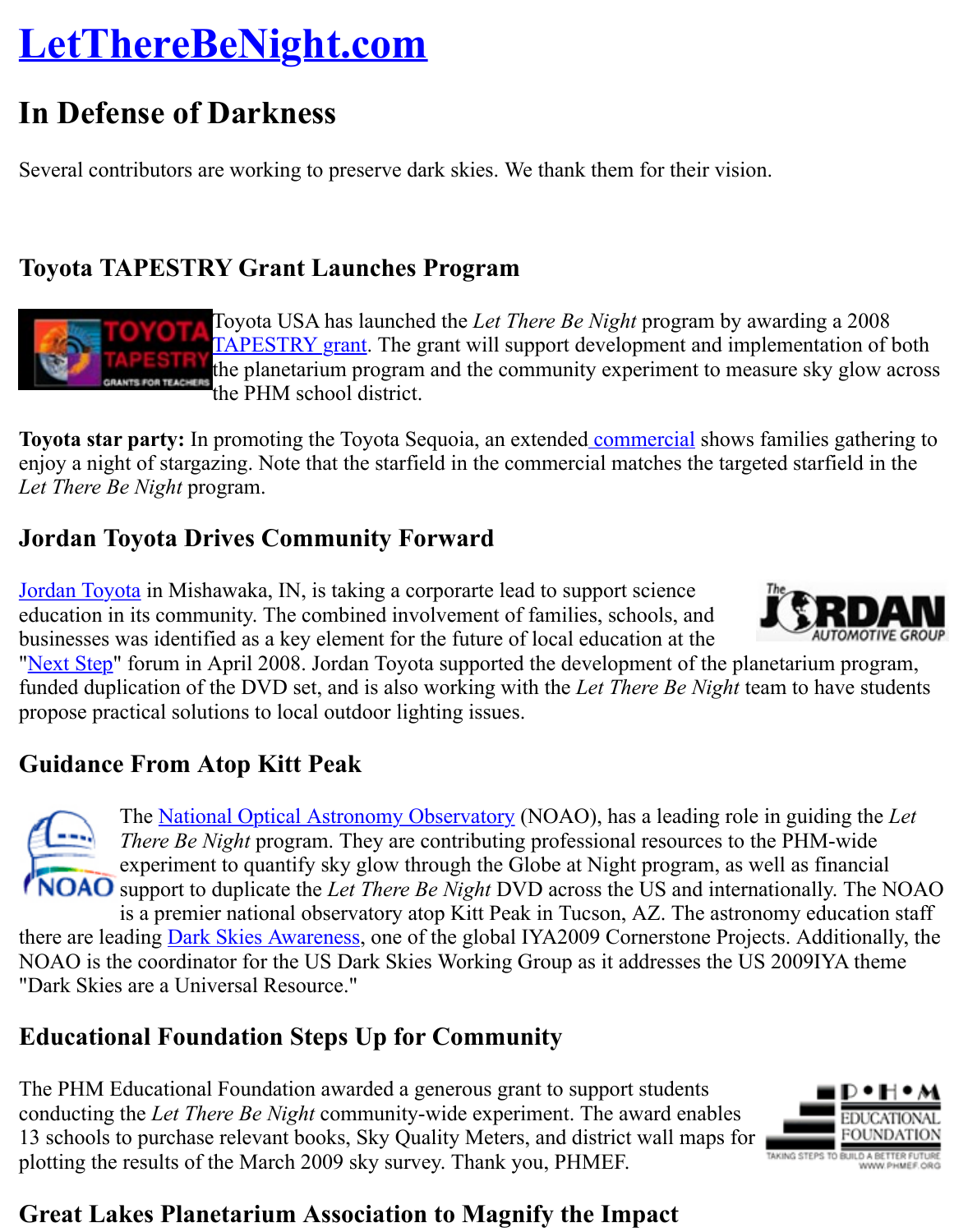#### **Interstellar [Studios Brings an Island to the](http://www.glpaweb.org/) Party**

While leading the development of *400 Years of the Telescope*, Interstellar Studios of Chico, CA, is bouying International Year of Astronomy new media programs with its donation of a Second Life island. *Let There Be Night* will use a portion of that island to build a virtual environment at which visitors can alter the outdoor lighting of multiple scenes to see the impact of their actions. Backdrops from Second Life will be featured in video segments of the *Let There Be Night* planetarium program.



## **Laser Cuts to the Heart of [the Legend](http://www.400years.org/)**



Orion is the featured constellation that students will target in March 20 Globe at Night star count. The star pattern is as much about the lore as connected dots. In preparation for *Let There Be Night*, PHM is present Visual Imagineering's laser show *Legends of the Night Sky...Orion*. That

AVI for sharing their educational yet entertaining laser program with the  $\frac{1}{2}$ Planetarium at a reduced cost.

# **A Story of Balance**

Long ago, darkness was all there ever was. Some of the animals of the night sought to bring light into the world. While Ant advocated for day, Bear insisted on keeping



it night. The only fair way to resolve the dilemma was through a dance contest. Narrated by Dovie Thomason, the story of Day & Night from the Pacific Northwest Nations helps us pay attention to the balance between the diurnal and the nocturnal realms. The Lunar and Lunar and  $\mu$ Planetary Institiute is generously sharing the recording from their *SkyTellers* program for the be-*Let There Be Night* audience. The story's introduction is by acclaimed storyteller and IPS mer Moroney.

#### **Southeastern Planetarium Associ[ation is Sav](http://www.lpi.usra.edu/education/skytellers/day_night/)ing the Night**



The Southeastern Planetarium Association (SEPA) is generously sharing its *Savin* planetarium show with *Let There Be Night*. Written a[nd narrated](http://www.lpi.usra.edu/education/skytellers/intro.shtml) by reknowned astronomer/author David Levy, the show promotes proper lighting techniques and general public on the topic of light pollution. SEPA has granted permission to reproduce *SEPA* has granted permission to reproduce *SEPA* has granted permission to reproduce *SEPA* has granted permission to reproduce *Sep* 

*the Night* for inclusion on the *Let There Be Night* DVD and will distribute the program-

its members.

## **Stars Above[, Earth Below, and Tyler Nordg](http://www.sepadomes.org/)ren In Between**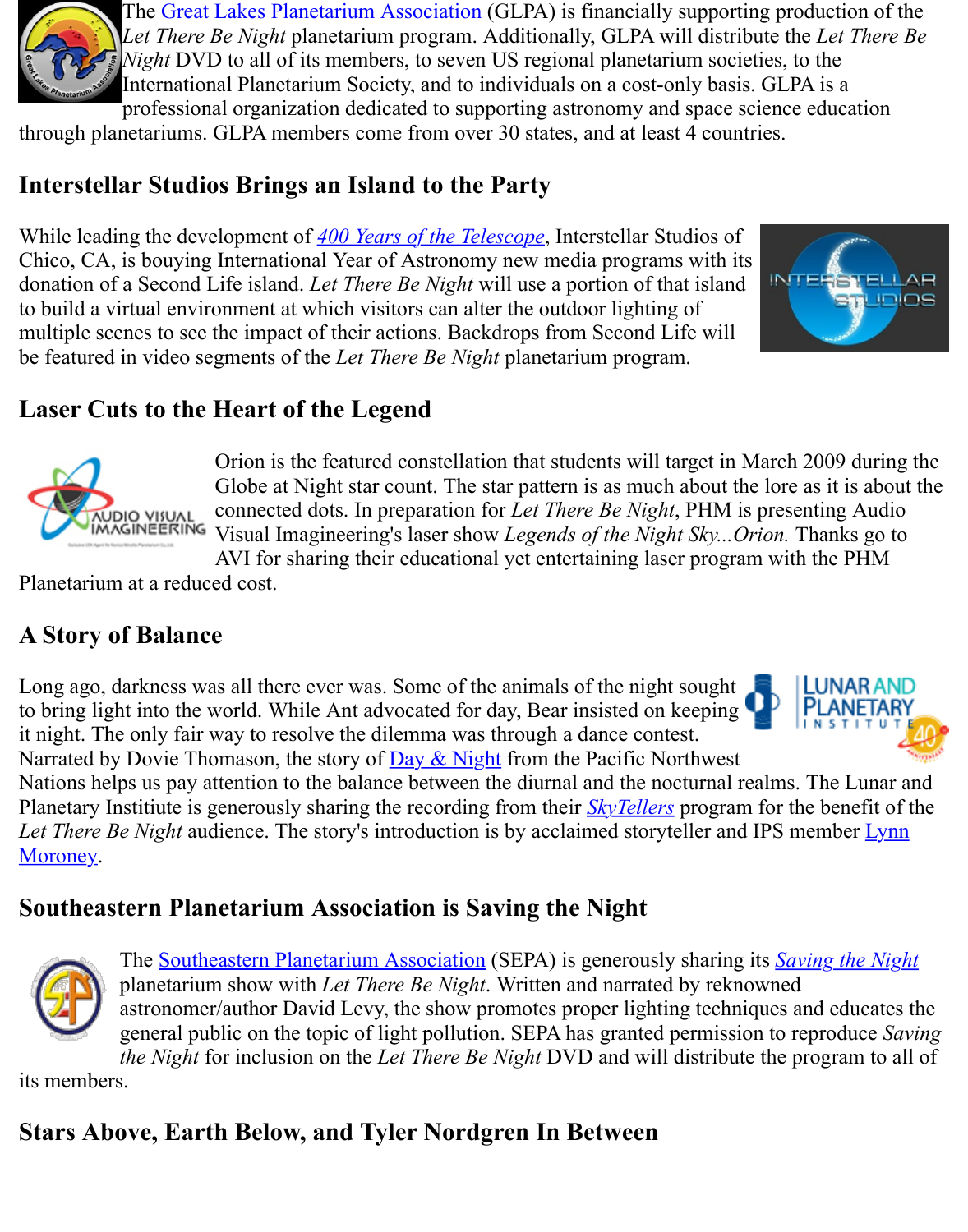

#### **The Vie[w from the Shoulders of Gia](http://www.planetary.org/explore/topics/how_it_works/planetary_analogs/parks.html)nts**

The Johannes Kepler Project and The Chromatics have teamed up to produce a new celebrating the 400th anniversary of Galileo's profound discoveries. As advocates for these two parties are permitting the latest Chromatics song "On the Shoulders of Gi included on the LTBN DVD. They've got us singing their tune.

#### **Penn-Harris-Madison Schools Take Lead Role**

The Penn-Harris-Madison School Corporation (PHM) has taken a lead role in creating a positive *Let There Be Night* experience, whether in the planetarium, in the classroom, or under the night sky. Administrators, faculty, and students will meet the challenge to assess sky glow across 100 square miles. The PHM Planetarium & Air/Space Museum is committed to developing *Let There Be Night* for distribution to multiple users and the community network.



## **Website Support Eases Task**

Patrick Rumley has continuously aided astronomy education with his guidance, encouragement generous hosting of websites, including Let There Be Night, Nightwise, and Transit of Venus unwavering support has been a generator for online content that would have remained dorman unshared had he not been so accommodating. The design for this website is provided as a free courtesy of Andreas Viklund.

#### **Starball Sings Into Dreams**

*In This Light*, a song performed by John [Kaufmann and Dan](http://www.lettherebenight.com/index.html) [Dennis on](http://www.nightwise.org/) the [Let There Be Nigh](http://www.transitofvenus.org/)t presentation, is excerped from the **Starball** production. The Starball team was quick to offer it 2008 International Planetarium Society (IPS) Biennial Conference. After you hear their song down a **Starball** performance in your neighborhood, or you can book them for your own local

#### **Bandazian Rocks**

The band **Bandazian** out of Asheville, NC, gives Galileo closing words on the Let There Be N presentation. The song *Lucifer's Bait* notes, "I ain't afraid of getting old. It's just the thought of that really scares me. And I've never shied away from all the difficult questions. I'm a rational fade to [black, bu](http://www.emutt.com/starball)t there's too much light to do so.

#### **DuRall and McMahon Show** *Dark Matters*

Danl Du[Rall, a new m](http://www.bandazianmusic.com/)edia specialist from South Bend, IN, is kindly donating personal time a produce artwork and vi[deo for the](http://www.lettherebenight.com/DVD/Songs/Lucifer) *Let There Be Night* DVD. The *Dark Matters* presentation, dark skies advocate John McMahon of Syracuse, NY, is a tutorial prioritized by the US IYA I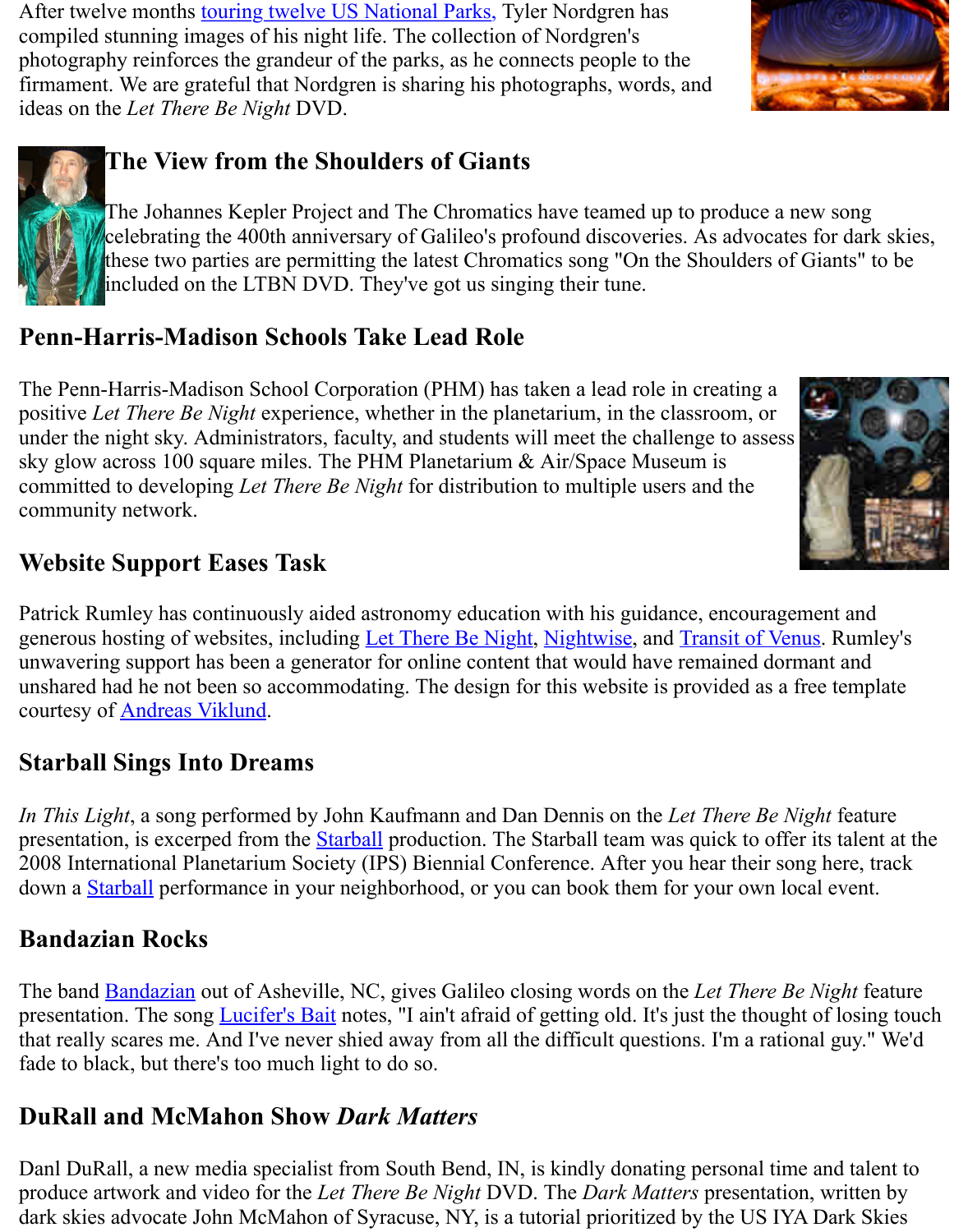Lisa Keyte has designed supporting material, including posters for the community to show its pride in participating in **Earth Hour.** 

## **A Positive** *Perpetual Twilight*

The Illinois Coalition for Responsible Outdoor Lighting has one good reason to tout *Perpetual Twilight*--namely, their PowerPoint show by the same name. Citing waste, where it comes from, and giving [examples, t](http://www.lettherebenight.com/earthhour.html)hey go on to provide answers. See the Let There DVD for the show.

## **SciTechAntiques Walks the Walk for Science**

[Jim and Rhoda Morris of SciTechAntiques](http://www.illinoislighting.org/) are strong advocates of basic science and they have put their talents to work to back up their assertions. To understan intricacies of Galileo's original telescopes, follow their trail as they construct ac museum-quality replicas. In support of science education, the Morrises have all *There Be Night* to base its narrator's telescope, for a Second Life avatar, on their crafted model.

#### **WISE Moves to Motivate**

The Wide-field Infrared Survey Explorer (WISE) mission "will map the sky in infrared light, searching for the nearest and coolest starts, the origins of stelllar and planetary systems, and the most luminous galaxies in the Universe." In support of its mission, the WISE team is motivating PHM participants by providing a limited supply of lenticular postcards--way cool!--that show "the constellation Orion viewed in visible and infrared light. In the infrared image from NASA's IRAS

mission we can see clouds of dust and gas invisible to the human eye. The bright spots are the whe[re stars are being born. WISE will observe the](http://wise.ssl.berkeley.edu/index.html) same region but with far greater resolution sensitivity."

## **AstroCamp to Evaluate Content**

AstroCamp at YMCA Camp Eberhart in Three Rivers, MI, is availing its resources to the *Let There Be Night* team to evaluate components of the program. AstroCamp is a week-long astronomy camp for children in which they get handson experience finding deep sky objects with telescopes at night. By day they learn about astronomy topics that interest them while experiencing the special joys of a lakeside summer camp.



## **[DePaul University Supports Web Site and](http://analyzer.depaul.edu/paperplate/astrocamp.htm)** *Night Vision*